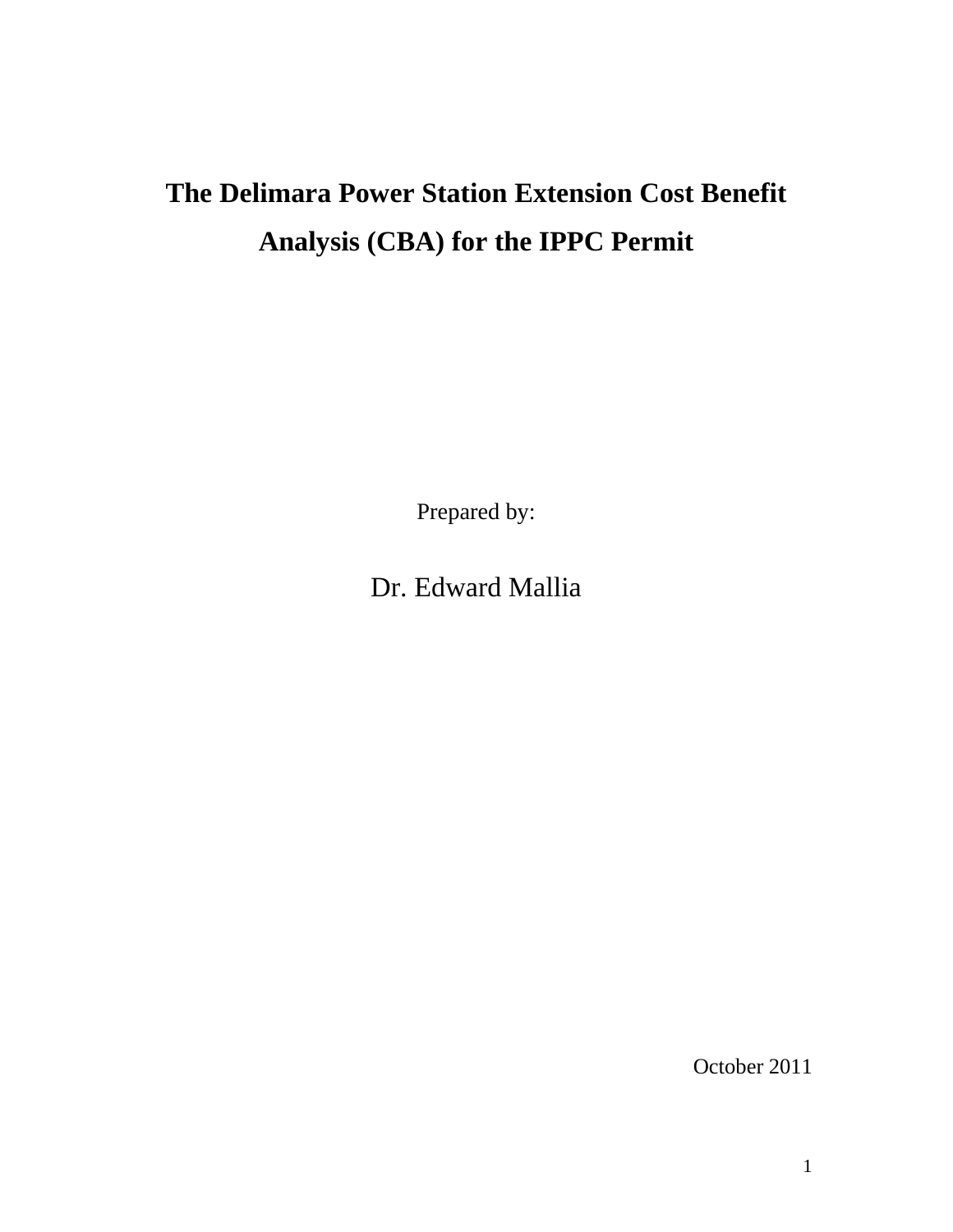# **INTRODUCTION**

The declared aim of the Cost Benefit Analysis (CBA) (prepared by Cubed Consultants Ltd.) is to determine the best fuel to use from various aspects and under different socalled "scenarios". The "scenario" technique is used in various disciplines where one needs to make future projections. The method involves making different sets of starting assumptions and following the evolution of the process of interest in time ( the use of a particular fuel). In this case the choice of fuel has an external element of undefined properties influencing it: the inter-connector (IC) to the Sicilian grid.

There have been comments in the media at ministerial level that if Heavy Fuel Oil (HFO) is not used the people will have to suffer a hefty rise in electricity bills. The CBA seems designed to justify such statements in favour of the use of HFO, i.e. to try to buttress an already-taken decision.

This paper presents a critical analysis of the CBA with regards to assumptions made in arriving at the quoted values and the impact on the electricity tariffs by using the two types of fuel that can be used from the start in the Delimara Power Station Extension (DPSE), i.e. HFO and gasoil.

## **COMMENTS ON ASSUMPTIONS**

The following comments concern the CBA directly.

1. The assumption of equal piston engine maintenance costs for HFO and gasoil use cannot be correct. HFO is not really suited to piston engines. In fact DPSE will need to be started and stopped while running on gasoil. It will also bleed steam from the (steam) turbine working off the piston engine exhaust to pre-heat the HFO, while still leaving some 3t/day of sludge requiring further treatment before final burning as fuel in the existing DPS boilers. These extra HFO maintenance costs were conceded in a letter sent to the Sunday  $2<sup>nd</sup>$  October issue of Maltatoday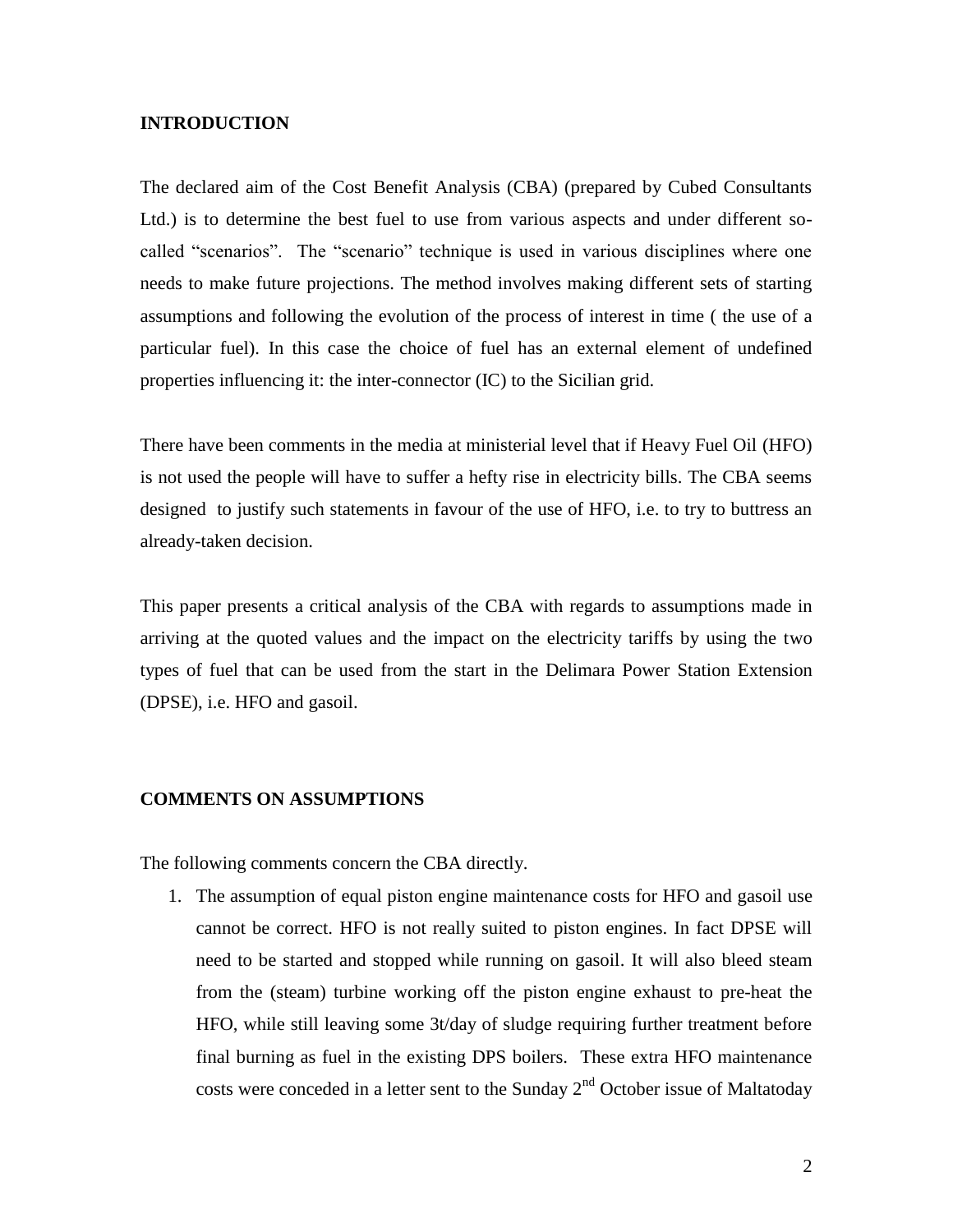by the Communications Coordinator of Enemalta: "Although it is true that the cost of maintenance of the new plant operating on gasoil is expected to be less than that of the selected fuel, which is expected to be approximately  $\epsilon$ 50 million, this would be less than 10% of the fuel cost when using low sulphur fueloil to power the new extension." Now this concession not only breaks an important tenet of the CBA, i.e. that is that the maintenance contract already entered into by Enemalta is 'fuel-independent', but the cost given  $(650 \text{ million})$  is too low. The contract has two elements: a fixed one which "involves an expenditure of almost  $€1.6$  million per annum" and a "variable element [which] involves an expenditure of almost  $\epsilon$ 3 per MWh produced." Over 20 years, the fixed element amounts to  $E32$ million. Under the preferred generation plan, the variable element will reach €36 million for a total of €68 million rather than €50 million. And in another scenario which increases the contribution of DPSE, maintenance costs would come to over  $E104$  million. Only in the case of almost total reliance on the IC after 2020 would the maintenance bill come down below  $\epsilon$ 50 million, to  $\epsilon$ 46 million in fact.

- 2. Enemalta has come up with the idea that the residual HFO sludge (3t/day will be produced) which cannot be burnt in the piston engines will now be burnt as fuel in the old Delimara boilers. No mention of the undoubted increase in treatment and boiler maintenance costs is made.
- 3. Assumption of present Delimara lasting till 2031 is not tenable. This is another scenario feature which is impossible to realise in practice, unless the machinery is practically mothballed for long periods.
- 4. The necessity to have a desulphuriser even if gasoil is used is not correct. This "necessity" is only designed to cover up the lie that the IPPC permit was going to decide on the chimney height and the fuel for DPSE. These had been decided beforehand; so much so that both chimneys and desulphuriser are already in place. When asked in a consultation meeting, Ing. Albert Farrugia (on behalf of Enemalta) insisted that a desulphuriser is necessary to provide a layer of sulphate on the bag filters which would not otherwise function very well. This cannot be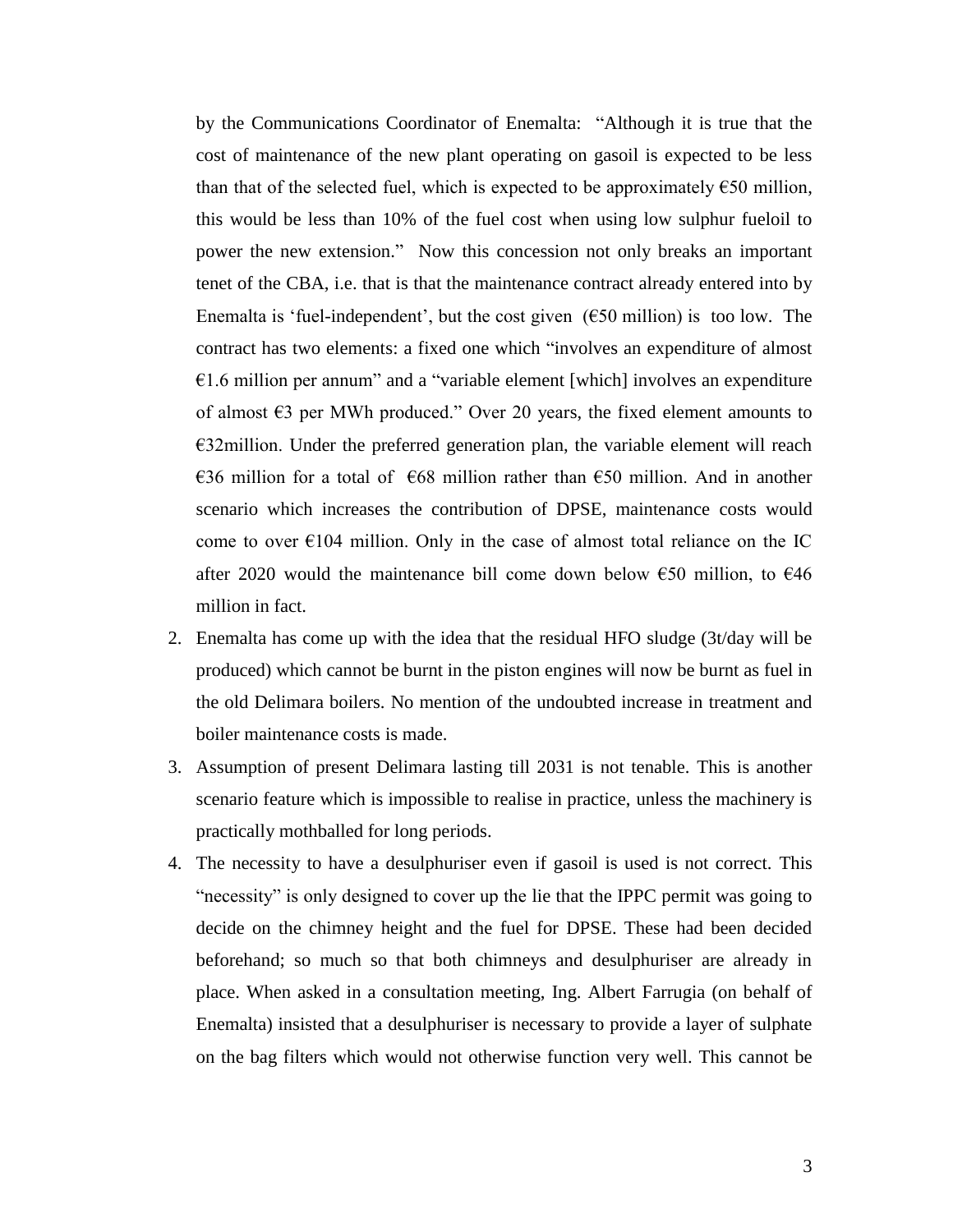correct as bag filters are widely used where there is no, or a different form of desulphurisation.

- 5. The statement that all fuels considered –HFO, gasoil and natural gas carry equal risks in use cannot be correct. HFO producing 31t of hazardous waste per day, requiring collecting, storing and eventual round-about land transport to the Freeport must carry greater risks than gasoil with no such waste. Handling, treating and burning the HFO sludge will also increase risk both to humans and to boilers. And use of HFO will also require a large gasoil reserve in case of breakdown in the waste disposal chain stopping the use of HFO.
- 6. The CBA has a section dealing with emissions, where the so-called Shadow Prices of emissions are discussed. Among the emissions listed are Arsenic and Cadmium, which must be present in HFO. But the prevalent metals in HFO are Nickle (Ni), Vanadium (V) and Lead (Pb) in that order (abundance about 1:0.5:0.1). Why are these not listed in the "shadow" price list? A more restricted version of the "same" problem exists in the air dispersion study, where Ni and Pb are included but  $V$  is not. As the source for these metals is HFO and not gasoil, these omissions clearly "improve" the case for use of HFO.
- 7. Some remarks about the Sicily IC: against general international practise Enemalta decided on an alternating current (AC) and not on a Direct Current (DC) link to Sicily. When asked for reasons behind that decision, Ing. Albert Farrugia (on behalf of Enemalta) said he did not know of any as that decision was outside his remit at Enemalta. That does not excuse Enemalta from giving answers to such questions, as that decision influences both capital and running costs of the IC. Nor was any information provided for the assumptions that the IC "will (please note the use of "will" not "may") optimise costs from the financial and emissions perspectives". Both of these "perspectives" will depend on the power source or sources to which the IC is connected. As yet Enemalta has no information either on these points or on the claimed "flexibility" of output of the IC, which again depends on the source or sources to which it is connected.
- 8. There are other points touching on the role of the IC in the CBA. It is the intention of Enemalta to give it pride of place in the post-2014 generation plan. By that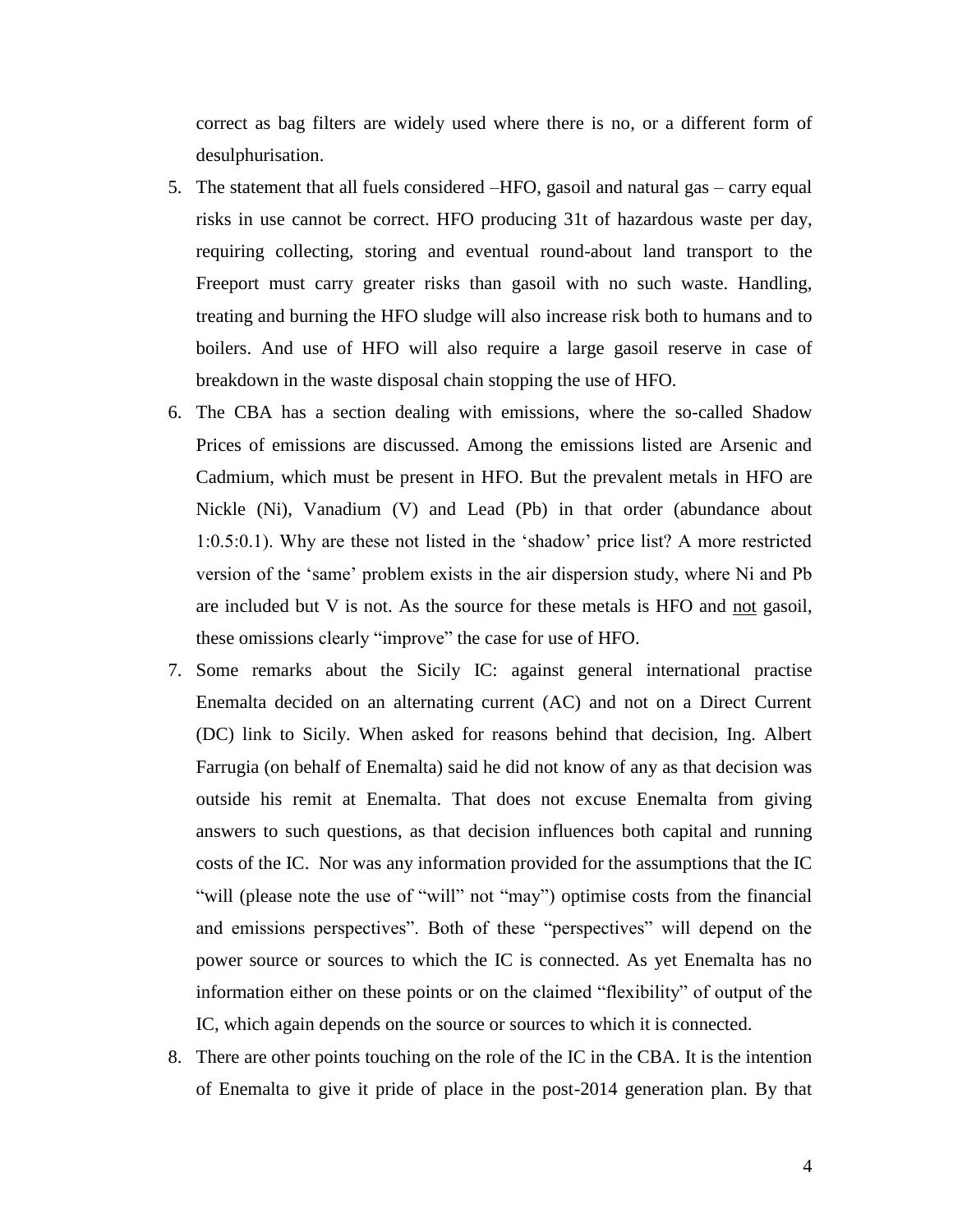year, or possibly by 2015, the IC is expected to provide 76% of demand and DPSE 24%, with present DPS the remaining very small amounts. What that implies in practice is that DPS (old and new) is expected to generate 500GWh in 2014 and 676GWh in 2031; while the same figures for the IC are 1676GWh for both years. Question: Will 700GWh justify the heavy investment a gas pipeline requires? Neither the writer of the CBA nor Enemalta could answer that question..

9. But there is another generation scenario: beyond 2014 this has DPSE providing slightly more than half the demand (1250GWh) and the IC the rest. Now for a 145MW installation (DPSE) to provide 1250GWh in a year it must operate at full output for 8600 hours in a year, i.e. 98% of the time. No engineer will regard that as feasible, because of inevitable downtime needed for maintenance. (NB. Neither one of the apparent conundrums in 8. and 9.is insoluble. But they do illustrate an element of superficiality in the scenario building.)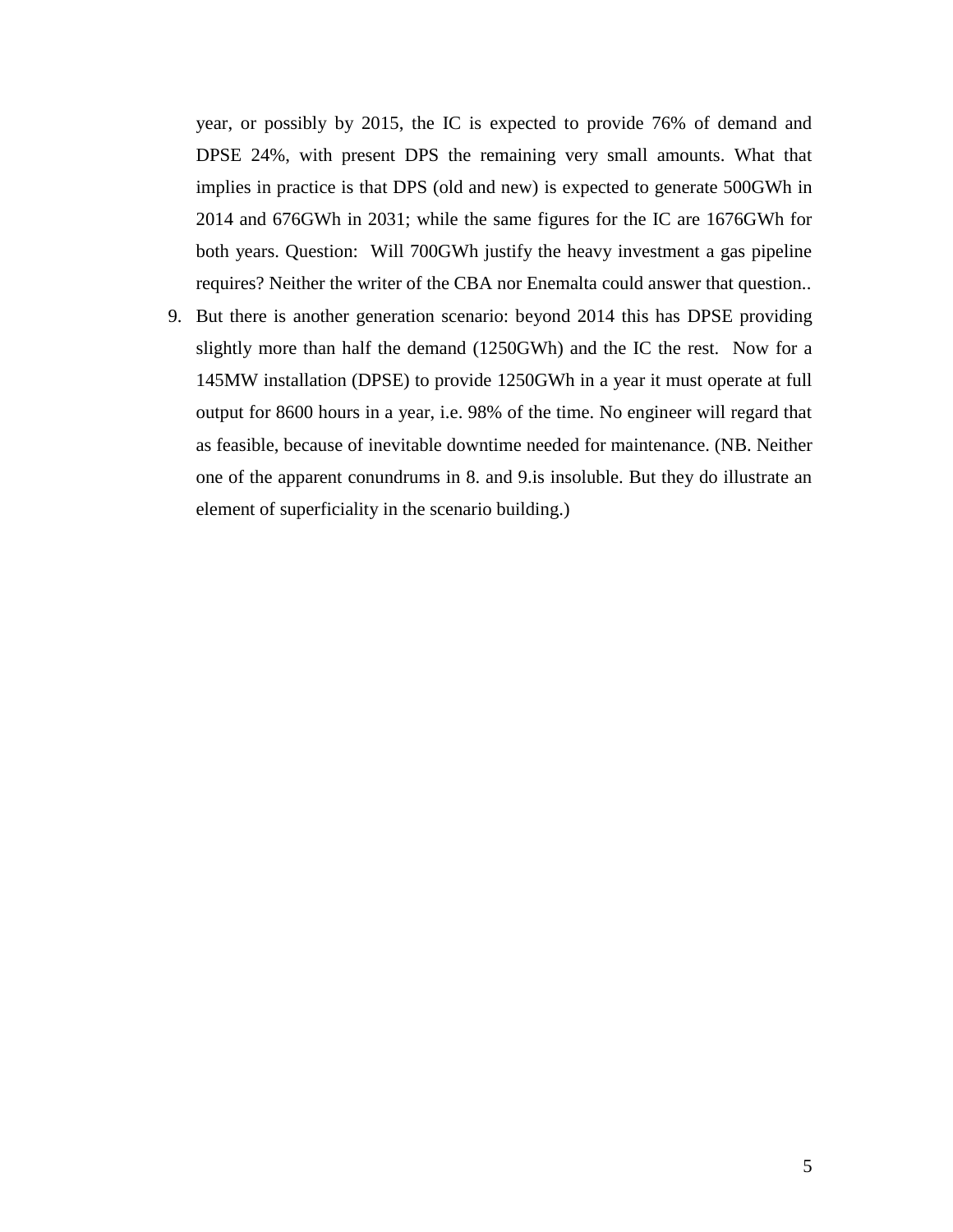# **IMPACT ON ELECTRICITY TARIFFS**

The immediate impact of starting the Delimara Power Station Extension (DPSE) on gasoil rather than HFO

The crucial figures, obtained from the CBA, are the following:

|        |      | 1. The cost per MWh from DPSE (fuel cost). |
|--------|------|--------------------------------------------|
| HFO.   | €87  |                                            |
| Gasoil | €131 |                                            |

2. The average efficiency (23%) of present **Marsa Power Station** versus future **DPSE**  $(46\%)$ .

3. The preferred generation plan

|               | 2012 | 2013 | 2014  |
|---------------|------|------|-------|
| <b>MPS</b>    | 35%  | 11\% | 0%    |
| DPS(existing) | 35%  | 24%  | 0.78% |
| <b>DPSE</b>   | 30%  | 46%  | 24%   |
| IC            | በ %  | 20%  | 76%   |

4. The average cost of electricity for 2012.

For 2012 DPSE will take over 1/3 of total generation, which formerly came from Marsa. If DPSE used gasoil instead of the HFO used at Marsa **at the same efficiency as Marsa ,**  the unit cost would be  $131/87 = 1.5$  i.e. 50% higher. But DPSE has **twice the efficiency** of Marsa so that it will use half the fuel that Marsa would use. So the average cost of DPSE gasoil units is 1.5/2 = 0.75 or three quarters of the old Marsa units. **The overall cost of electricity in 2012 should in fact go down through use of gasoil in DPSE.**

For 2013 there is a further shift of generation from inefficient Marsa and even the somewhat more efficient (32%) old Delimara to the efficient DPSE and to the Sicily interconnector (IC), loosely described as "expected to optimise costs from both the financial and emissions perspective" -- unfortunately no one says by how much, probably because no one knows. The "cheap" IC and the efficient DPSE are expected to provide 66% of generation, with old Marsa (11%) and old Delimara (24%) helping out. Without firm figures for the IC unit cost nothing precise can be said about average cost of units